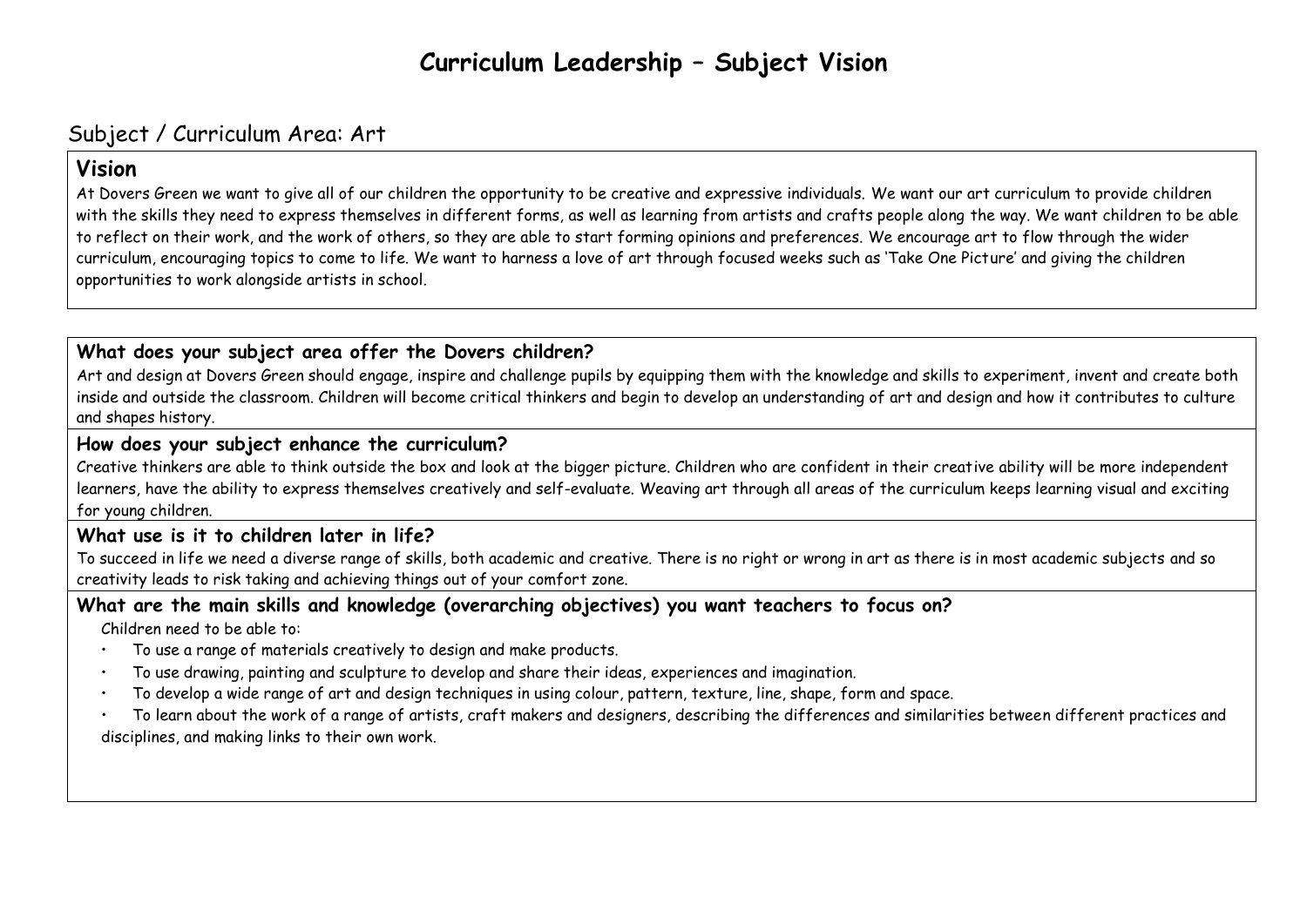# **Curriculum Leadership – Intent, Implementation and Impact**

Subject/Curriculum Area: Art

### **Intent**

#### **What is being taught?**

## EYFS:

In Early Years the children have many opportunities to engage independently with art activities during learning time. The children are taught how to use the resources available to them during adult focus activities. In Autumn Term the children are shown how to access the materials available to them i.e. paint pumps to colour mix, paper and resources to collage, sellotape and glue to use when making pictures or models. In Spring Term the children are further encouraged to be objective about their work and start to think about how they could make improvements. They are also encouraged to develop their colour mixing skills further. As the children's knowledge of resources develop we provide them with further resources and challenges during learning play in the Summer Term. We also plan in some adult led activities to make clay models for instance or when making cards for specific occasions, teaching and supporting them to use different techniques. The art activities that are planned during continuous provision are modelled during the morning walk round of the classrooms and an example is always provided to give the children an idea of what they could create. The children are introduced to the work of Kandinsky, Matisse and illustrator Lauren Childs.

#### Year 1:

In Year 1, children will begin to use drawing, painting and sculpture to develop and share their ideas. They will begin to use a range of materials creatively to design and make products and to record and explore ideas from first hand observation, experience and imagination. All of the children will start to use a sketchbook to gather and collect art work, the sketchbook will be used to record their journey towards their finished piece of art. The children will also begin to critique their own work and the work of others. During Black History month the children will begin to use drawing and painting techniques to create portraits. They will create Rangoli patterns using colours, texture and shape as well as a variety of tools, including pencils, rubbers, crayons, pastels, felt tips, charcoal, ballpoints, chalk and other dry media. They will begin to explore the use of line, shape and colour during taught sessions and through continuous provision. The children will be taught how to mix water and powder paint to achieve the right consistency for painting and how to use watercolours. They will also have the opportunity to use various textiles to design and make their own medieval costumes for their 'Living in a castle' topic. The children will study the work of illustrator Axel Scheffler and produce drawings in his style. They will also have the opportunity to study the sculptures of Andy Goldsworthy and create sculptures in his style.

#### Year 2:

In Year 2, children will build upon their learning from Year 1. They will also have the opportunity to work on an art project during 'creative afternoons' held weekly in the first half of the Spring term. The children will continue to use their sketch books to record their journey towards a finished piece of art work and they will continue to critique their own and others' work. Through studying the work of Clifford Possum Tjapaltjarri and other aboriginal artists during black history month and the sculptures of Henri Moore during their 'Fire and Ice' topic, the children will be able to explore the differences and similarities within the work of artists, craftspeople and designers in different times and culture. They will also be able to refine their sculpting techniques developed in Year 1. The children will use drawing and painting to create a portrait of a famous person in the style of a famous artist. The children will use their sketch books to collect examples of the work of artists such as Van Gough, Andy Warhol and Johannes Vermeer and then paint their portrait in the style of their chosen artist. Children will be shown how to mix a range of secondary and tertiary colours, focusing on shade and tone. They will use their knowledge to create a sea scape picture, experimenting with tools and techniques, including layering, mixing media, scraping through etc.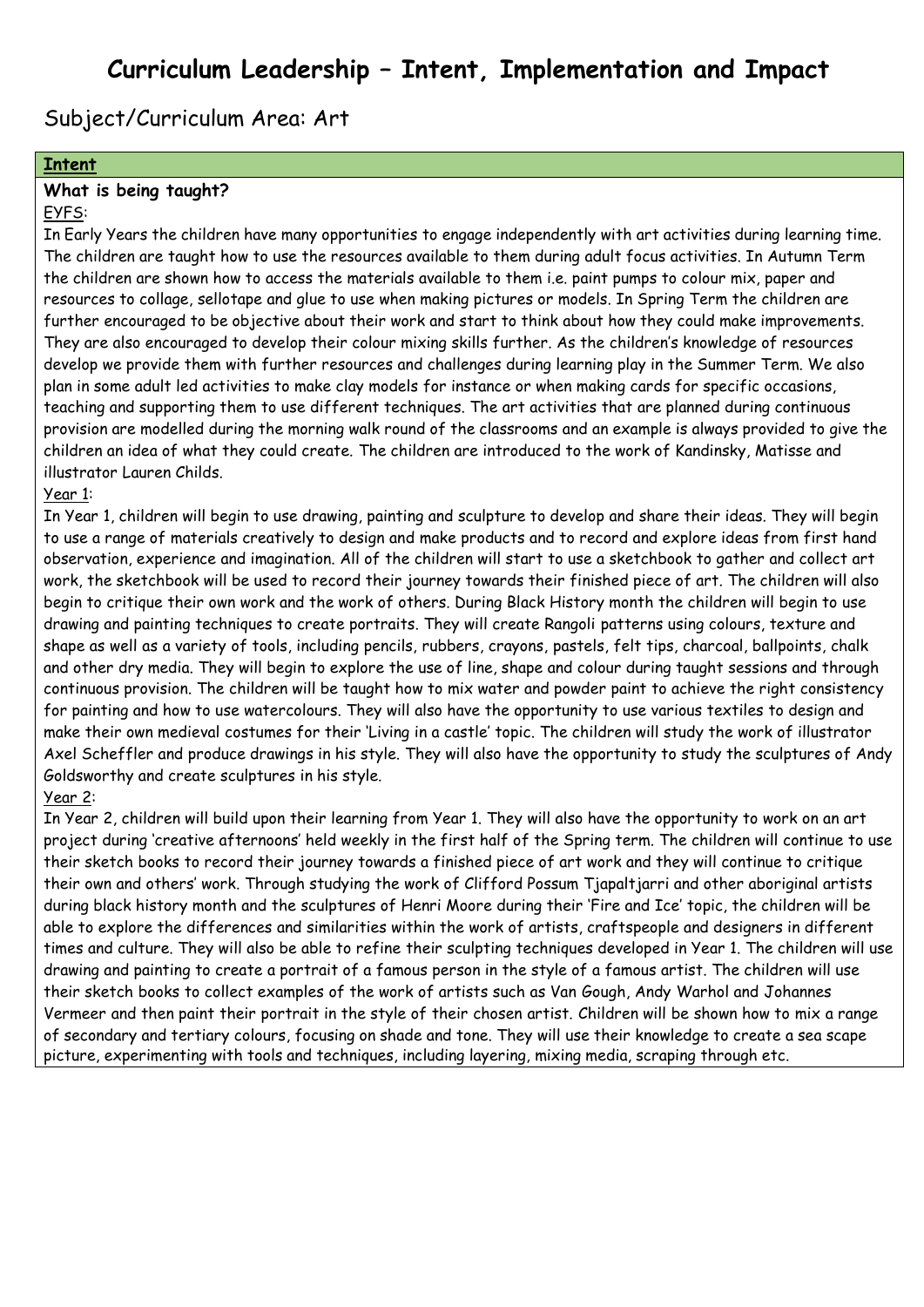## **How does it cater for PP/SEND and higher attainers?**

Visual resources are used to support learning in Art, we provide children with a visual stimulus of what they could create. Adults also model the activity step by step and provide support during continuous provision if needed. We also encourage peer support during craft activities. Children are also encouraged to build their resilience by 'giving it a go' before asking for support from a peer or an adult. We are also mindful that children can have sensory preferences and may not like to engage in some art activities so we try to provide them with an alternative that they can join in with i.e. instead of finger painting use corks. We also differentiate by giving the more able artists a trickier picture to copy or encourage them to add more detail to their picture. Children are invited to attend 'aspiring artists' club where they are encouraged to develop their artistic skills and knowledge.

## What is Mastery?

A child's ability to skilfully apply their learning in more in‐depth ways is called Mastery. Mastery is not just knowing a fact, but it is using that fact in increasingly more complex situations to extend their learning. Mastery also enables children to work in ways which show a deeper understanding of a given task.

### Mastery in Art

Higher attaining children are challenged through outcome and expectation. They are given the opportunity to attend 'aspiring artists club' in Years 1 and 2.

### **Implementation**

EYFS: Through continuous provision children are encouraged to explore different media and materials such as junk modelling, painting, sculpting with playdough, collage. Art and craft activities in Early Years are available to access during continuous provision, both in the classroom and in the outdoor environments. Opportunities are planned in specifically to support and build on the children's learning and to link to the learning in their topics.

Year 1: Children have access to art and craft activities during continuous provision both in the classroom and outdoor environment. Art is taught during focused weeks and incorporated into cross curricular learning activities.

Year 2: Children have access to art and craft activities during continuous provision both in the classroom and outdoor environment. Art is taught each week in the first half of the spring term, by TAs during creative afternoon. The sessions all have cross curricular links and focus on building on skills and knowledge taught in Year 1. Year 2 also teach an Art week each term.

## **Impact**

**2017-2018:**

EYFS:

Exploring and using media and materials: 96.4% expected or exceeding. 3.6% emerging.

Being imaginative: 92.9% expected or exceeding. 7.1% emerging.

NB: Skill 1: Use a range of materials creatively to design and make products. Skill 2: Use drawing, painting and sculpture to develop and share their ideas. Skill 3: Develop techniques using colour, pattern, texture, line, shape, form and space. Skill 4: Study a range of artists, craft makers and designers.

The % of children achieving above ARE and ARE in all skills is above 90% with 19.8% of children achieving above AAE in skill 2. 9.3% of children were working below ARE in skill 3 which is the highest of the 3 skills. Year 2:

In Year 2 the % of children achieving ARE and above ARE varied from skill to skill with skill 2 showing nearly 100% of children achieving ARE or above, however only 85% of children achieved ARE or above in skill 4. The % of children achieving below ARE was also higher than in Year 1 in all skills except skill 2.